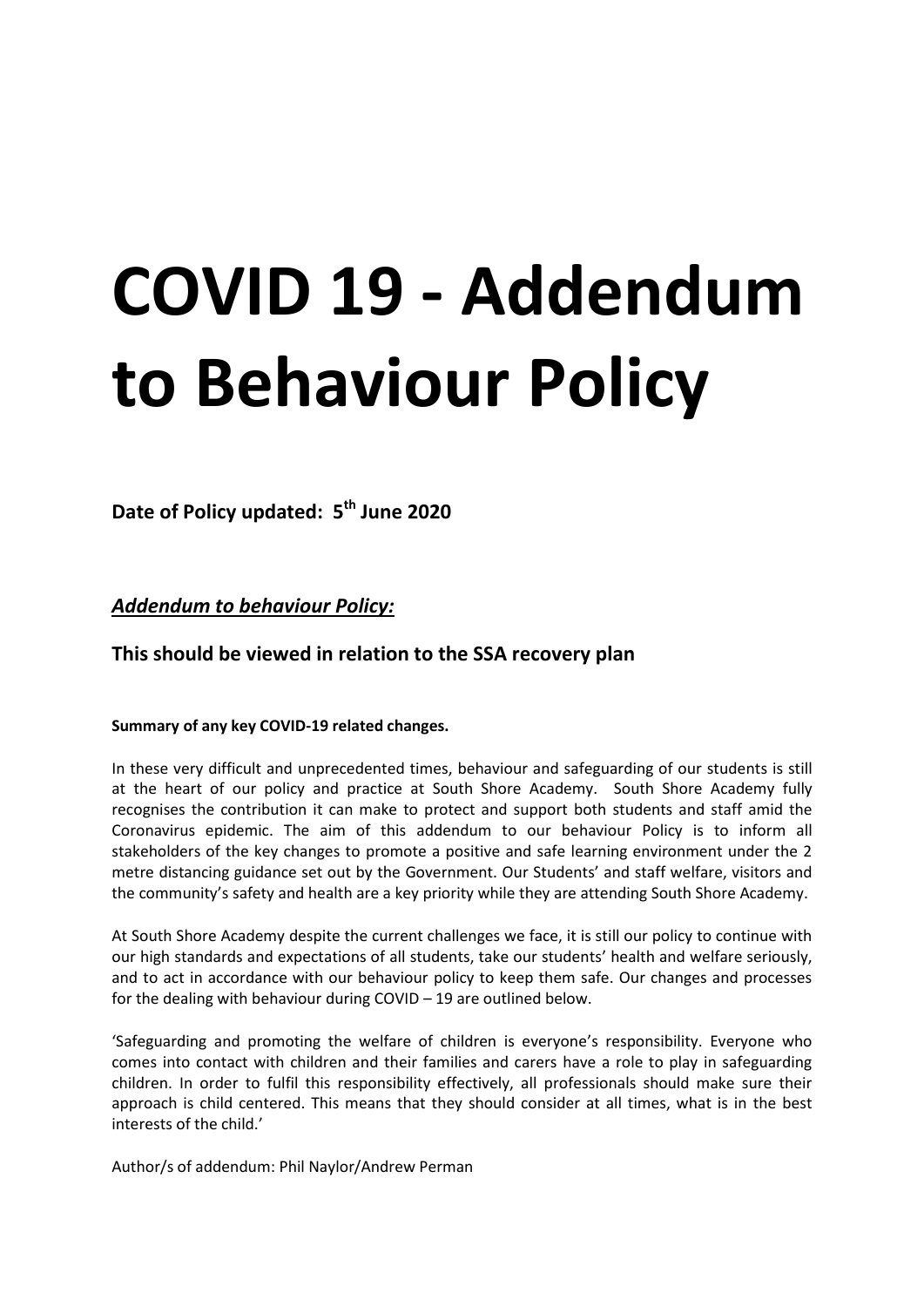Addendum approved by:

[name] – [role] [date]

Date addendum published and implemented: [date]

| Review date | By whom | Summary of changes made | Date Implemented |
|-------------|---------|-------------------------|------------------|
|-------------|---------|-------------------------|------------------|

#### **Contents**

- 1.1 Introduction
- 2.1 Code of conduct
- 3.1 Behaviour responsibilities
- 4.1 Behaviour, rewards, and sanctions

#### **1.1 Introduction**

By attending South Shore Academy during the COVID – 19 pandemic you are agreeing to uphold and abide by this addendum to the Behaviour Policy. This policy sets out clear expectations for our students, staff, and local community. It clarifies the sanctions that will be in place for any deviation from our high standards and expectations set during the COVID 19 pandemic. Please note that South Shore Academy reserves the right, at any time, to respond to any incident in a manner that best serves the interests of our students, staff, and community.

We expect outstanding behaviour from every student in line with the COVID 19 guidance and social distancing measures implemented by South Shore Academy

The role of South Shore Academy goes beyond simply preventing poor behaviour and maintaining good order to systematically promote positive relationships and good manners. During this pandemic there are additional and very strict guidelines that students and staff will have to adhere to. This Policy is consistently and fairly applied by all staff and underpins effective measures we have taken to continue to provide provision for our students during the COVID 19 pandemic. School staff, students and parents should all be clear of the high standards of behaviour expected of all students at all times, as detailed in this addendum to the behaviour policy.

#### **Objectives**

Our main aim during the COVID 19 pandemic phased return is to provide a safe and secure learning environment following social distancing and government guidance while in South Shore Academy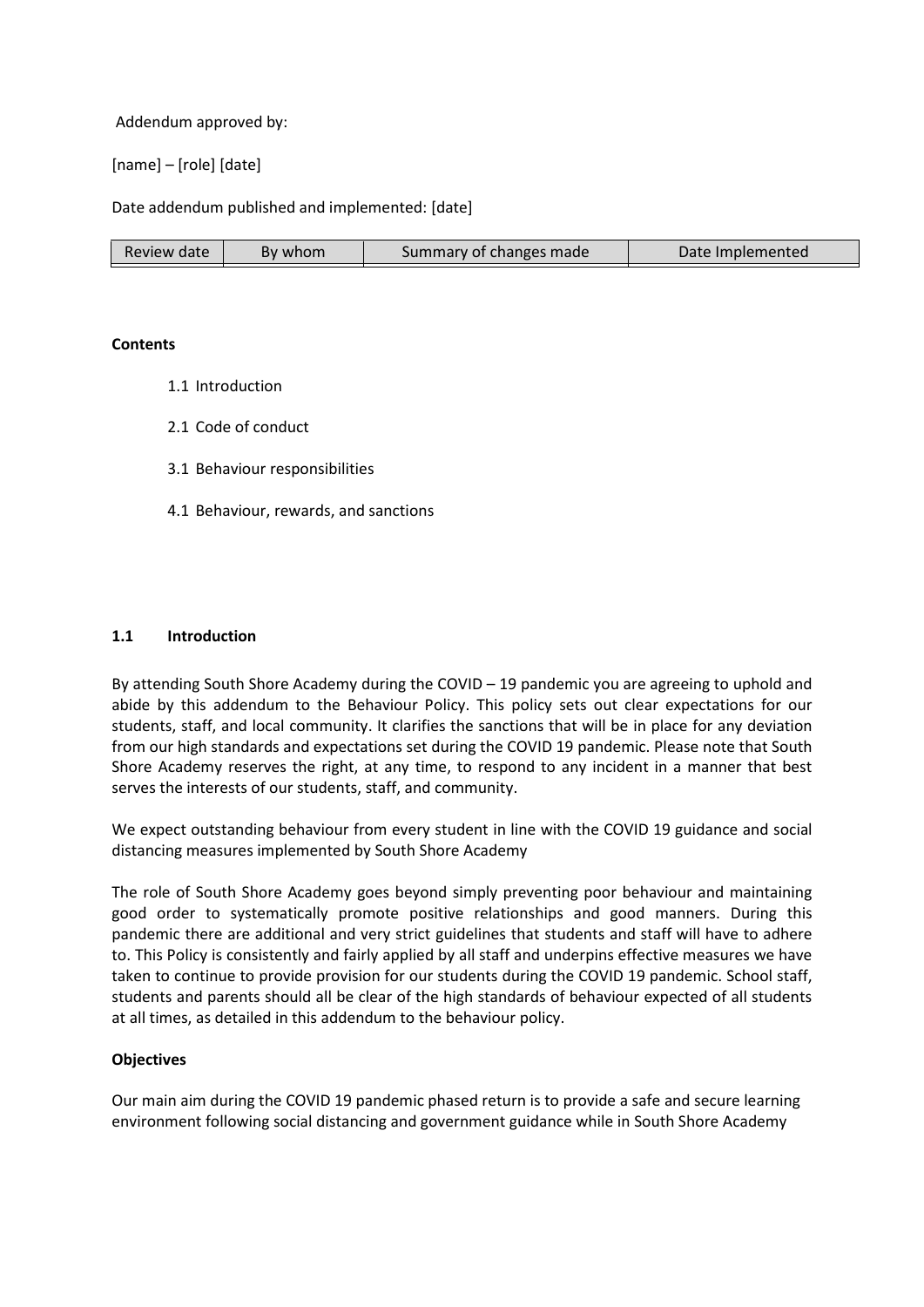This will be twofold:

- 1. To vulnerable children and key worker children (not in Year 10) in school on a phased return.
- 2. To year groups (Year 10 initially) on a phased return to school until the guidance allows all children to return to normal full-time education. When students are not entitled to be in school, they will continue to learn remotely through home schooling, completing work set by school.

Provision for Key worker children and Y10 provision will mirror one another and will operate in the same manner. Students will be assigned to a pathway and will be allocated a time slot in which to arrive at South Shore Academy for their designated lessons.

In addition, our other key objectives below are still at the forefront of everything we do:

- $\checkmark$  We aim higher in all that we do
- $\checkmark$  We show respect to ourselves and our community
- $\checkmark$  We support each other, ask for help to overcome setbacks and to succeed

During this difficult time there is an even bigger need for a clearly understood and agreed set of expectations with regards to behaviour specifically around the COVID 19 guidance. The management of behaviour and social distancing at South Shore Academy requires that every student and staff member takes personal responsibility and listens to and adheres to the measures implemented to keep themselves and others safe. We want to work in partnership with Parents/Carers to ensure their child attends school, stays safe in accordance with the COVID 19 measures and achieves their full potential.

This policy is in line with DFE Guidance around Behaviour and discipline, specifically states that:

- $\checkmark$  Teachers have power to discipline students for misbehaviour which occurs in school and, in some circumstances, outside of school.
- $\checkmark$  The power to discipline also applies to all paid staff (unless the Headteacher says otherwise) with responsibility for students, such as teaching assistants.
- $\checkmark$  Headteachers, proprietors and governing bodies must ensure they have a strong behaviour policy to support staff in managing behaviour, including the use of rewards and sanction.
- $\checkmark$  The proprietors of Academies have a duty under paragraph 7 of Schedule 1 to the Education (Independent School Standards) (England) Regulations 2010. They must ensure that arrangements are made to safeguard and promote the welfare of students.
- $\checkmark$  Teachers have statutory authority to discipline students whose behaviour is unacceptable, who break the school rules or who fail to follow a reasonable instruction (Section 90 and 91 of the Education and Inspections Act 2006).
- $\checkmark$  Teachers can discipline students at any time the student is in school or elsewhere under the charge of a teacher, including on school visits.
- $\checkmark$  Teachers can also discipline students in certain circumstances when a student's misbehaviour occurs outside of school (to include alternative provision) bringing the school into disrepute.
- Teachers have a power to impose detention outside school hours.
- $\checkmark$  Teachers can confiscate students' property including mobile phones and headphones.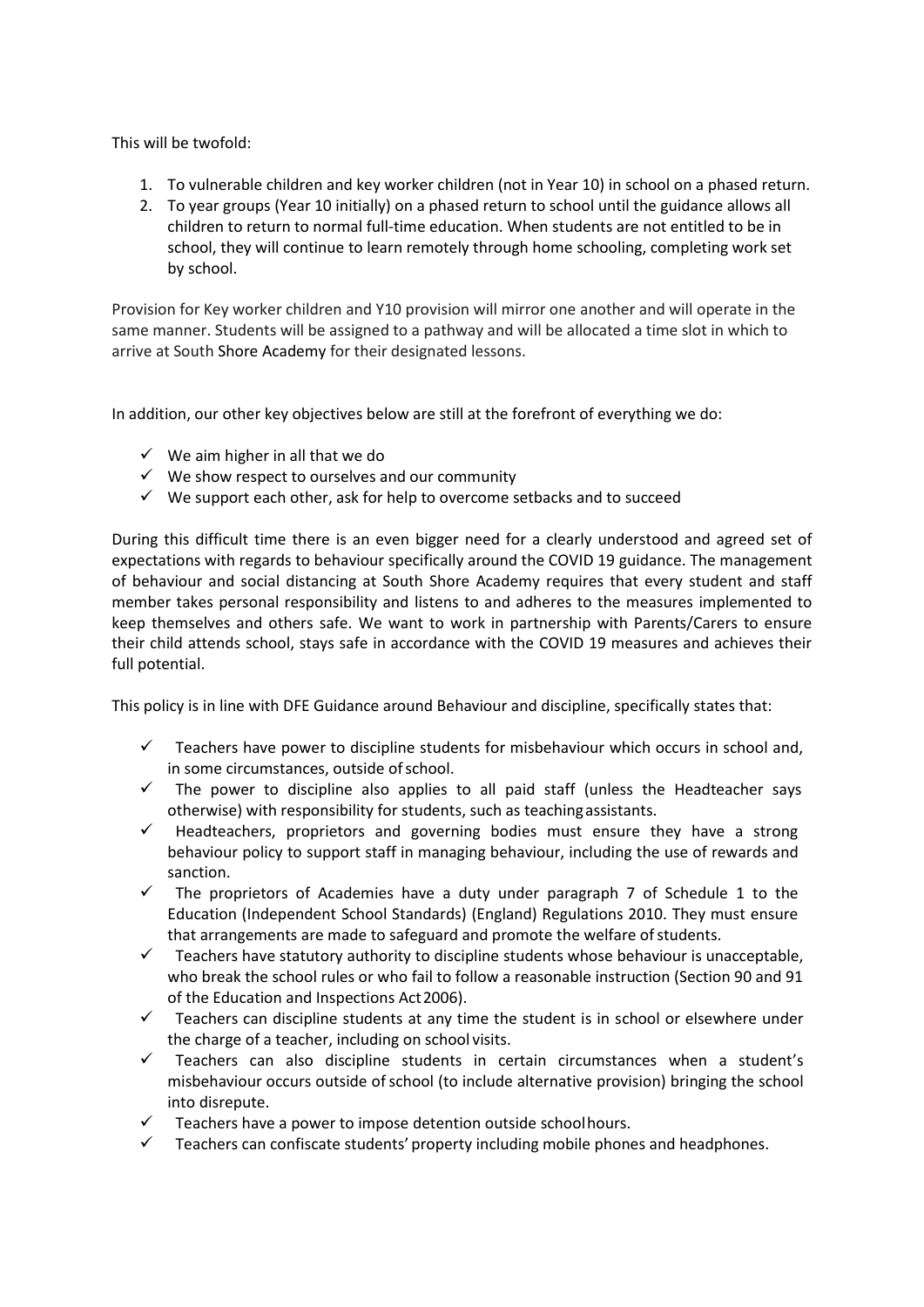#### **Supporting students**

During this difficult time children and young people may have experienced a wide range of social and emotional difficulties which manifest themselves in many ways. These may include becoming withdrawn or isolated, as well as displaying challenging, disruptive, or disturbing behaviour. These behaviours may reflect underlying mental health difficulties such as anxiety or depression, selfharming, substance misuse, eating disorders or physical symptoms that are medically unexplained. Other children and young people may have disorders such as attention deficit disorder, attention deficit hyperactive disorder or attachment disorder which may have been more noticeable during the time of lockdown and self isolation.

Our experienced staff will work collectively to identify whether a child or young person's behaviour may be related to other underlying issues linked to the COVID 19 pandemic and will support them effectively in these circumstances and will provide advice and guidance on working with other professionals and external agencies where appropriate. We will continue to use Place2Be (Angela Preston) and liaise closely with Tami Martin around these issues. A referral process will be in place through PN/AP.

Where a student is identified as having SEN, South Shore Academy will put effective special educational provision in place to support individual needs. This SEN support should take the form of a four-part cycle through which earlier decisions and actions are revisited, refined and revised with a growing understanding of the student's needs and of what supports the student in making good progress and securing good outcomes. This is known as the graduated approach.

#### **2.1 Code of Conduct – Rules and Expectations during COVID 19**

## **Please refer to appendix 1 for a detailed breakdown of the South Shore Academy rules, a summary of which can be found below.**

#### **General Rules**

All students and staff are expected to follow the general rules set out by South Shore Academy under the COVID19 and social distancing guidelines:

#### **Dress code**

Staff and students are to attend South Shore Academy wearing School PE Kit. School uniform is not to be worn as we do not want students having the need to get changed into their PE kit. Any concerns with this should be raised via a concern form to the nominated DSL.

**Social distancing -** The advice on social distancing measures applies to everyone. All stakeholders need to minimize opportunities for the virus to spread by maintaining 2 meters between individuals.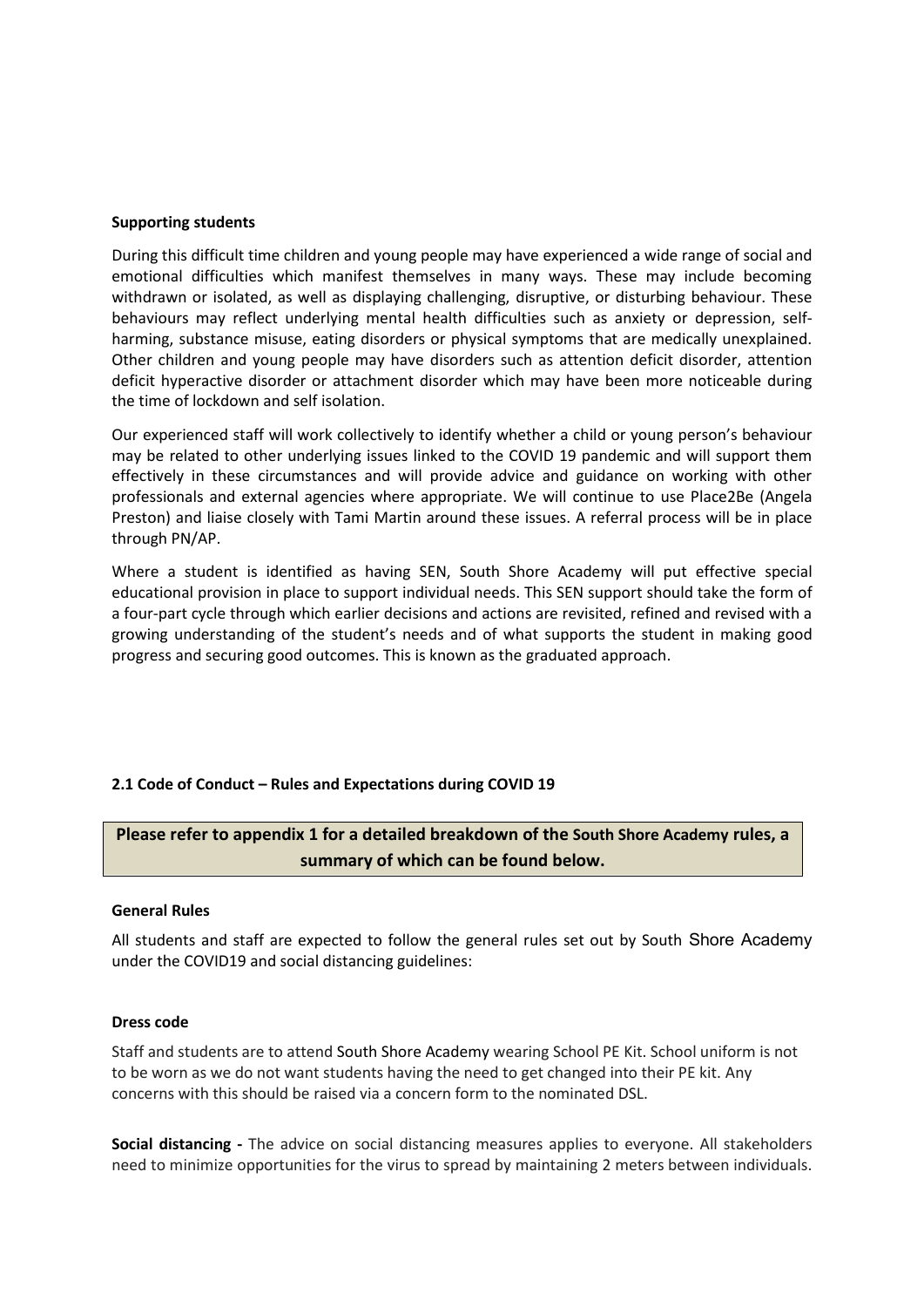This advice applies to both inside and outside of the school buildings including where students may need to queue for entry to the school or for their lunch etc. All staff and students will be reminded to wash their hands for 20 seconds and more frequently than normal.

- $\checkmark$  Students are to arrive on time for school. If you are late you will not be allowed immediate entry; discretion will be applied for vulnerable students. DSL has final say.
- $\checkmark$  Respect all social distancing measures implemented throughout the school;
- $\checkmark$  Wash your hands at every opportunity or when asked by staff and keep hands sanitised.
- $\checkmark$  Follow the expected dress code
- $\checkmark$  Remove all outdoor clothing when entering the building (coats, hats, gloves etc);
- $\checkmark$  Students are expected to behave in a respectful, polite, and courteous manner always.
- $\checkmark$  Eat at break and lunchtime only and only eat in permitted areas under the social distancing and COVID 19 measures;
- $\checkmark$  Drink only water during lesson time;
- $\checkmark$  Do not use mobile phones or music devices and headphones on the school site;
- $\checkmark$  Students are expected to respect the school environment and not litter or cause damage to the school sites.
- $\checkmark$  Students are expected to social distance on arriving and exiting the school.

## **Arriving at school**

- $\checkmark$  Students are to arrive at the school under social distancing guidelines.
- $\checkmark$  There will only be 15 students arriving at the school at any one time. 10 in bubbles.
- $\checkmark$  Students will enter the school through one of 2 entry points to allow for social distancing measures to be in place.
- $\checkmark$  Students will queue at the designated entry points maintaining 2 meters.
- $\checkmark$  On entry students will be asked to take off any non-school uniform items and have their temperature taken. Students will wash their hands at the designated sinks adhering to the guidelines and will then be taken to their classroom for the day.

#### **Lesson Rules**

All students are expected to follow the routine lesson rules as well as the additional social distancing COVID 19 measures for acceptable behaviour during lessons:

- $\checkmark$  Students will work in the same classroom for the full day.
- $\checkmark$  Staff members will allocate students to a classroom once they have entered the building and followed the hand wash procedure.
- $\checkmark$  Students will be strategically placed to sit at least 2 meters apart in a classroom.
- $\checkmark$  There will be no more than 10 students in any classroom at any one time.
- $\checkmark$  See recovery plan for logistical details of Year 10 bubbles and vulnerable groups
- $\checkmark$  Students are not permitted to use the toilet during lessons unless they have medical reasons. (Same procedures linked to hand washing applies)
- $\checkmark$  At regular points during the day students will sanitise and clean their work area.
- $\checkmark$  Students are not permitted to get up out of their seats during lessons as this will interfere with the 2 metre social distancing measures.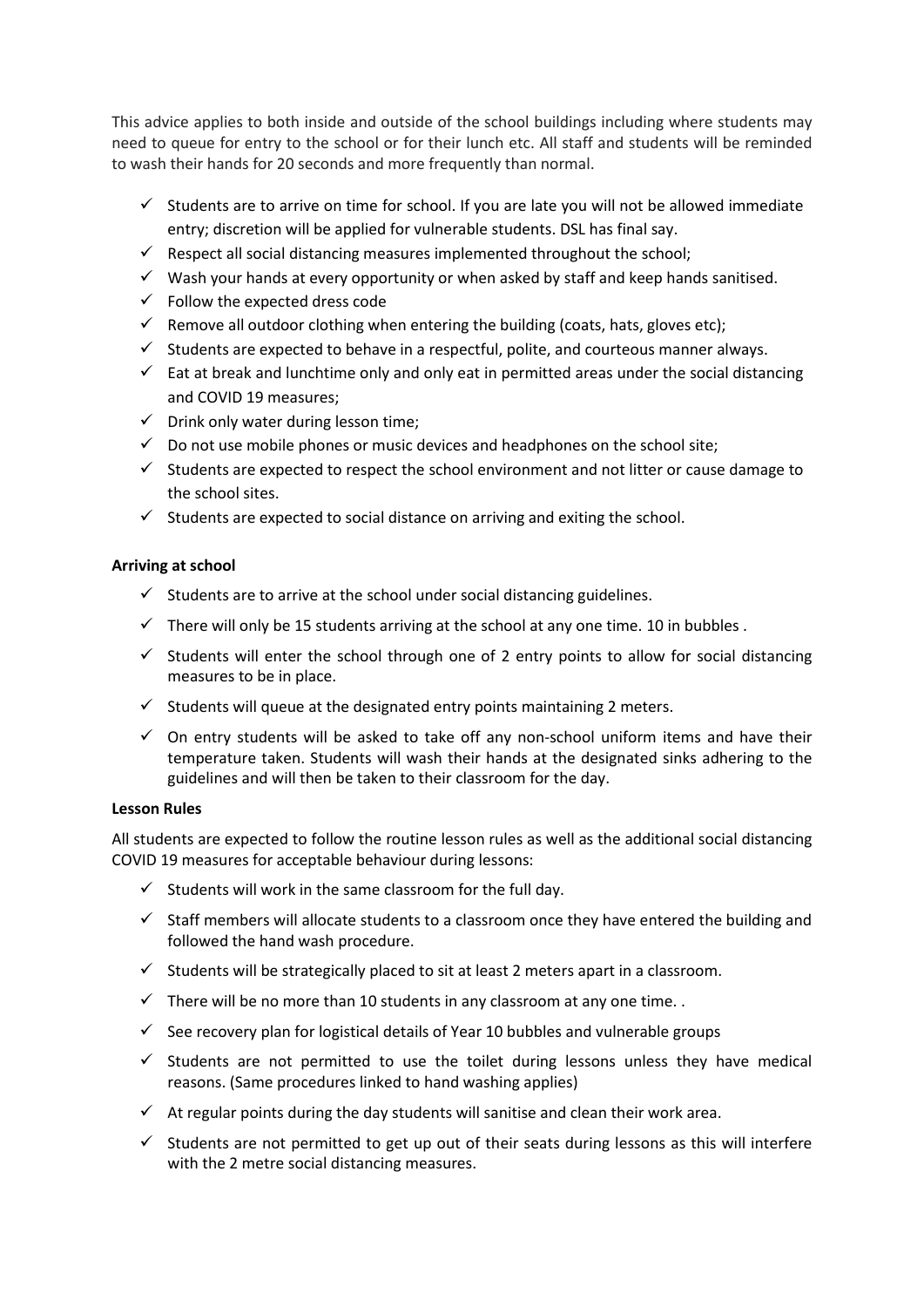- $\checkmark$  Staff can wear face masks during lessons to reduce the risk of spreading infection and to protect each other.
- $\checkmark$  Staff will teach from the front and will support students safely from a 2 metre distance.
- $\checkmark$  No equipment or drinks bottles will be shared between students or staff as this could increase the risk.
- $\checkmark$  Tell an adult if you are experiencing symptoms of coronavirus.

#### **Routine lesson rules:**

- $\checkmark$  Walk on the left-NOT IN EFFECT
- $\checkmark$  Meet and greet-NOT IN EFFECT
- $\checkmark$  End and send -NOT IN EFFECT
- $\checkmark$  Hands up for silence
- $\checkmark$  Track the speaker

#### **Social times – Break time and lunch time**

Social times will be managed very carefully and with 2-meter social distancing in place. SLT will oversee break and lunch-time for vulnerable students

#### **Break time;**

Break times will allow students time for a snack a toilet break and exercise

#### **Lunch time;**

Only for vulnerable students , existing procedures apply here

#### **Exiting the school**

- $\checkmark$  Students will be dismissed by the class teacher one at a time to adhere to social distancing measures. On exiting the building students will be asked to wash their hands in accordance with the COVID 19 measures.
- $\checkmark$  Students will exit the building through the designated door instructed by a member of staff.
- $\checkmark$  Upon leaving the school and in the community on the way home students should remain 2 meters from their peers and go straight home.
- $\checkmark$  On arriving at home students should remove school clothing once in the house and these items should be placed into the washing machine immediately to be washed.
- $\checkmark$  Students should shower as soon as they have taken off all items of clothing worn during the school day.

#### **3.1 Behaviour responsibilities**

The Deputy Headteacher and Assistant Headteacher (behaviour) (Senior Leadership Team) are responsible for the implementation and day-to-day management of this policy and procedures.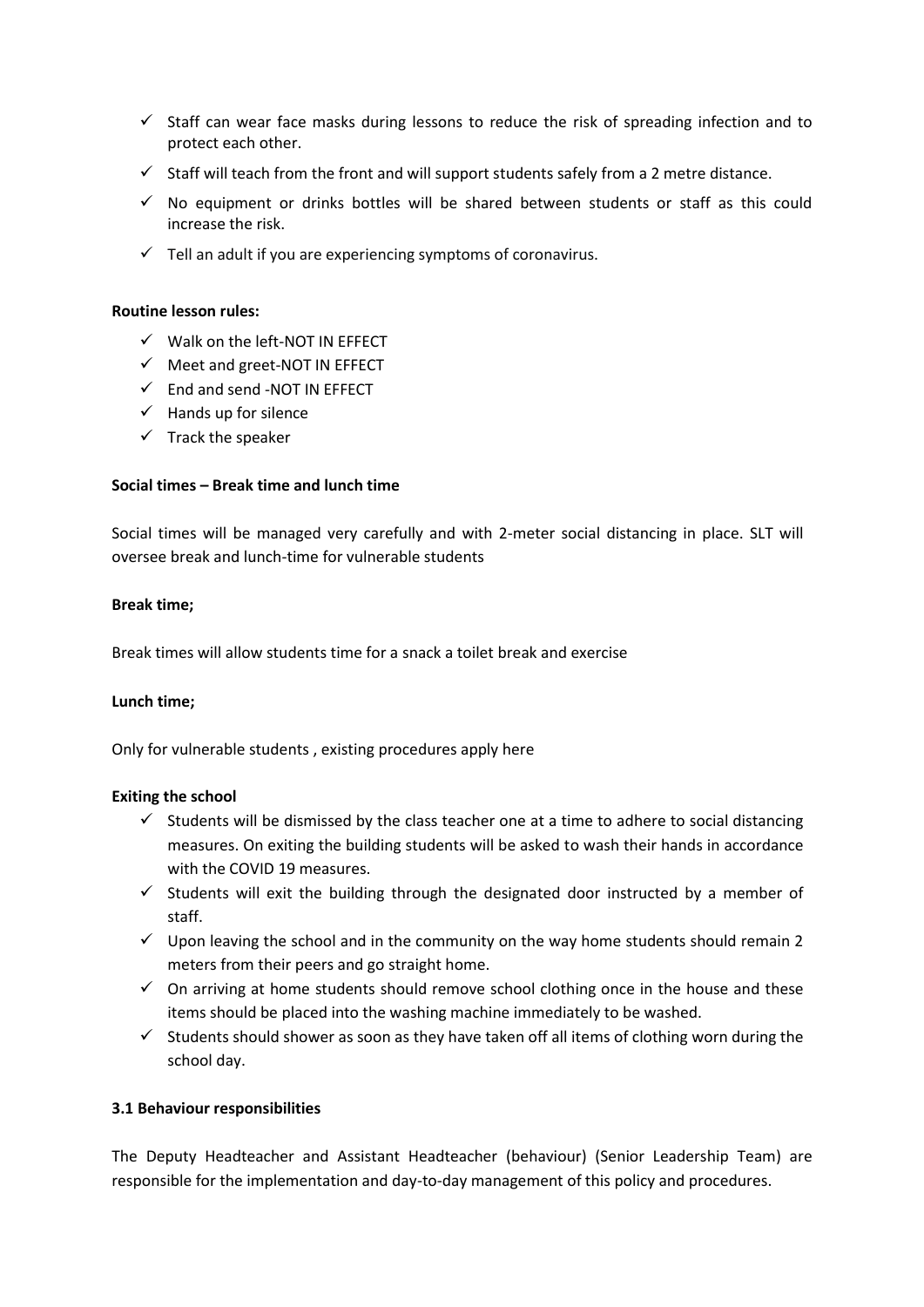All staff are responsible for ensuring this policy and procedures are followed, and consistently and applied. Support amongst all staff in the implementation of the policy is essential. Staff play a key role in advising the Deputy Headteacher and Assistant Headteacher (behaviour) on the effectiveness of the policy and procedures. Staff have a responsibility, with the support of the Headteacher, for creating a safe and secure learning environment with students and staff safety at the forefront.

All staff have a responsibility to deliver high quality learning environment which fosters a positive ethos and atmosphere for all students within both lessons and the school itself.

Parents and carers are expected to take full responsibility for the conduct and behaviour of their child/children both inside and outside of the school linked to the routines and guidance around social distancing. Parents and carers are to work in partnership with the school in maintaining these new measures linked to COVID 19 and the high standards and expectations of behaviour in line with this policy.

Parents and carers will have the opportunity to raise any issues arising from the policy with the school at any point deemed necessary through email at pnaylor@ssa.bfet.uk

Students are expected to take responsibility for their own conduct and behaviour and will be made fully aware of the new COVID 19 measures outlined in the policy. Students are also expected to adhere to the existing behaviour policy and guidance. Students are to report any instances where they believe social distancing or safety measures are not being adhered to.

Students are also expected to report any instances of misbehaviour, disruption, violence or bullying as soon as this is witnessed so that it can be dealt with in line with the policy.

The procedures arising from the policy will be developed by the Headteacher in consultation with the staff. The procedures will be made very clear to the students how important these new measures are and how unacceptable standards of conduct and behaviour cannot be tolerated. This is due to the safety of both students and staff during this very difficult time. The procedures will be consistently and fairly applied and promote all social distancing guidelines and COVID 19 measures to keep students and staff safe as well as the wider community.

The school will investigate, as appropriate, reported incidents of student misbehaviour. All incidents will be logged on SIMS and kept on the student's individual record.

If an incident occurs in the classroom the initial responsibility lies with the subject teacher to deal with the incident using the sanctions outlined in this policy.

However, if the incident is linked to rule breaking associated with COVID 19 measures a senior leader will act accordingly and sanction in line with the COVID 19 rule breaking sanctions. An example of this is coughing or spitting in the face of a student/staff member face or not following social distancing rules of 2 meters. Both actions will result in removal of the place within the school and the student will not be allowed to return to South Shore Academy for a fixed period as decided by SLT.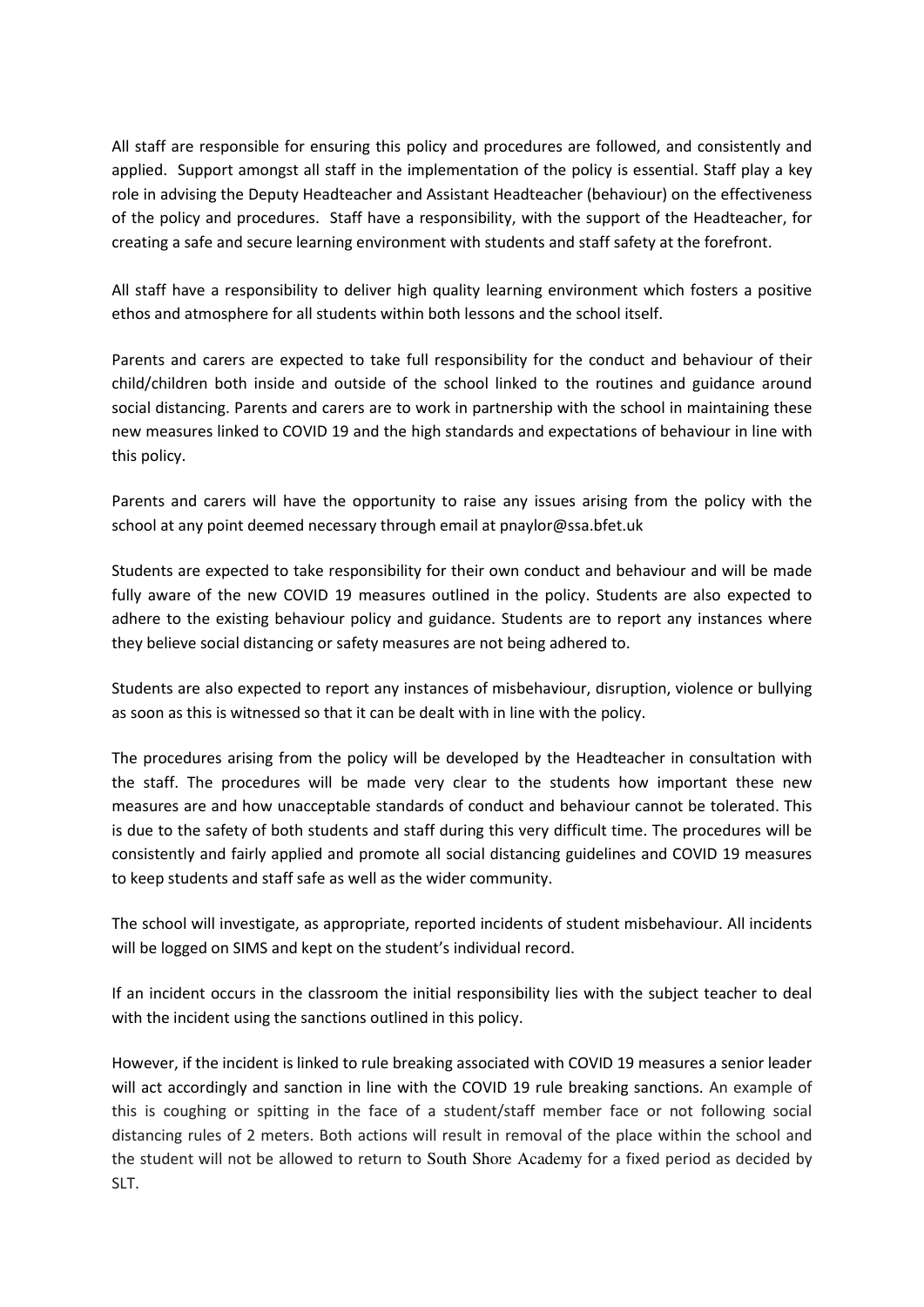| <b>Responsibilities</b>                                                                                                 |  |  |
|-------------------------------------------------------------------------------------------------------------------------|--|--|
| Check the safety and well being of all students. Make phone calls weekly to all students<br>$\bullet$                   |  |  |
| not in school and record on safeguarding spreadsheets                                                                   |  |  |
| A script has been provided to assist with this taking in online learning, free school<br>$\bullet$                      |  |  |
| meals and safeguarding issues.                                                                                          |  |  |
| Adhere to and consistently apply the COVID 19 measures<br>٠                                                             |  |  |
| Be the first point of contact for parents<br>$\bullet$                                                                  |  |  |
| Consistently apply and adhere to the South Shore Academy behaviour policy and<br>$\bullet$                              |  |  |
| systems                                                                                                                 |  |  |
| Monitor and address behaviour concerns as appropriate<br>٠                                                              |  |  |
| Promote positive behaviour through the rewards system<br>٠                                                              |  |  |
| Escalate safeguarding concerns through channels documented in safeguarding policy.<br>٠                                 |  |  |
| Check the safety and well being of all students<br>$\bullet$                                                            |  |  |
| Adhere to and consistently apply the COVID 19 measures<br>٠                                                             |  |  |
| Be visible during changeover and promote positive corridor conduct.<br>٠                                                |  |  |
| Consistently apply and adhere to the South Shore Academy behaviour policy and<br>$\bullet$                              |  |  |
| systems                                                                                                                 |  |  |
| Establish and maintain good relationships with students; exercise appropriate authority                                 |  |  |
| and act decisively when necessary                                                                                       |  |  |
| Ensure seating plans promote positive behaviour<br>٠                                                                    |  |  |
| Promote positive behaviour through the rewards system<br>٠                                                              |  |  |
| Check the safety and well being of all students<br>$\bullet$                                                            |  |  |
| Quality assure staff within the faculty are following COVID 19 measures and applying<br>$\bullet$<br>them consistently. |  |  |
| Adhere to and consistently apply the COVID 19 measures<br>٠                                                             |  |  |
| Communicate specific behaviour concerns to Pastoral Leaders and other key staff to<br>٠                                 |  |  |
| develop coordinated support strategies                                                                                  |  |  |
| Communicate behaviour concerns and staff training needs via SLT link<br>٠                                               |  |  |
| Harness parental support by contacting parents when issues arise via email or<br>$\bullet$                              |  |  |
| telephone                                                                                                               |  |  |
| Promote positive behaviour through the rewards system                                                                   |  |  |
| Check the safety and well being of all students by monitoring form tutor contacts via<br>$\bullet$                      |  |  |
| shared safeguarding spreadsheet.                                                                                        |  |  |
| Quality assure staff within the pastoral team are following COVID 19 measures and                                       |  |  |
| applying them consistently.                                                                                             |  |  |
| Adhere to and consistently apply the COVID 19 measures                                                                  |  |  |
| Set high standards and expectations for the Year group                                                                  |  |  |
| Implement behaviour support strategies for individual students and develop proactive<br>٠                               |  |  |
| strategies that promote positive behaviour within a year group                                                          |  |  |
| Facilitate restorative conversations from 2 metres.                                                                     |  |  |
| Organise and chair meetings with parents via Teams or telephone.                                                        |  |  |
|                                                                                                                         |  |  |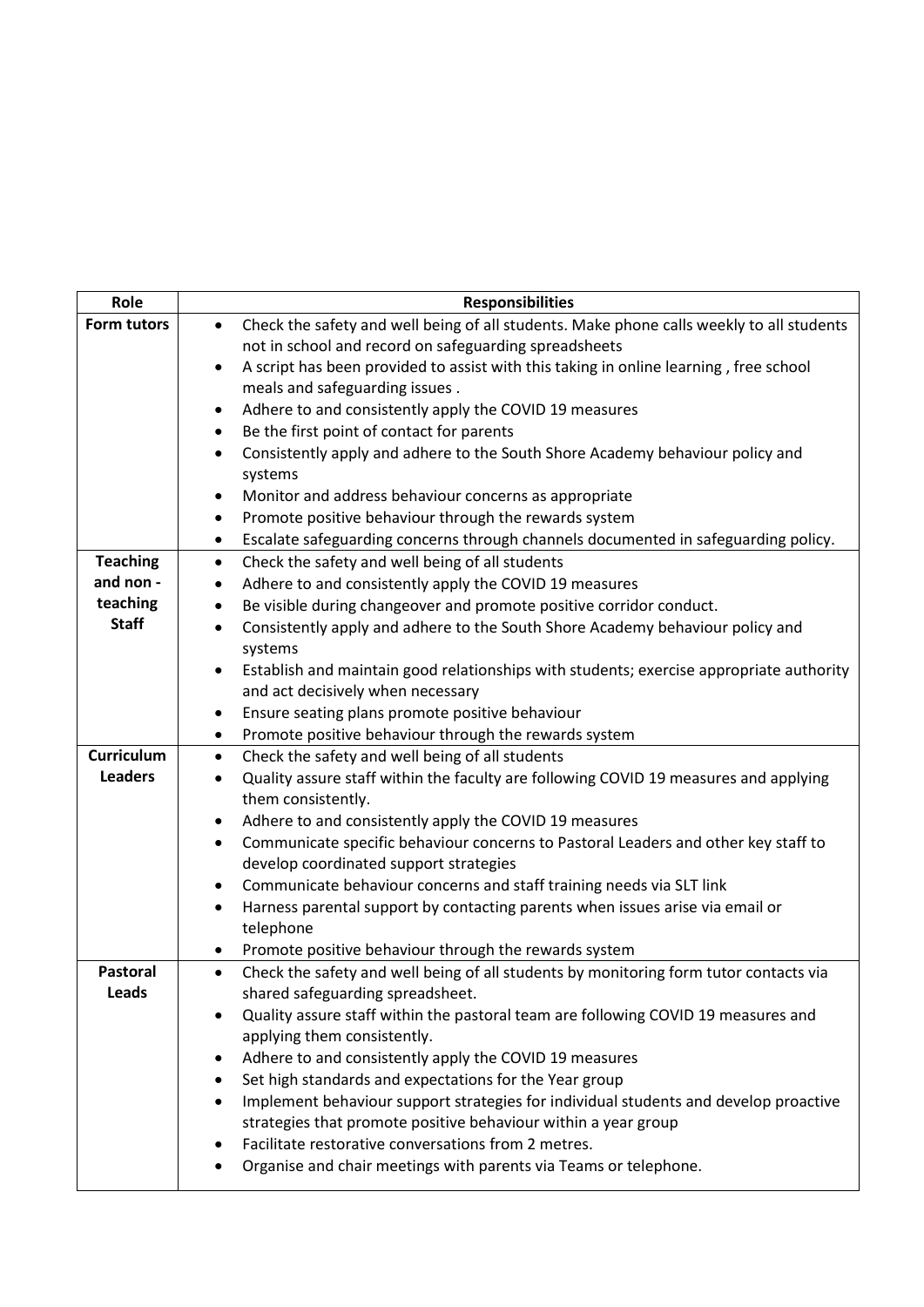|             | Provide appropriate documentation to support the Assistant Headteacher / Deputy<br>$\bullet$<br>Head Teacher in making decisions on exclusion |  |  |
|-------------|-----------------------------------------------------------------------------------------------------------------------------------------------|--|--|
|             | Monitor incidents of all natures including bullying, racist and homophobic incidents to<br>$\bullet$                                          |  |  |
|             | allow them to be dealt with swiftly and appropriately.                                                                                        |  |  |
|             | Counsel, support, and mentor vulnerable students during the COVID 19 pandemic<br>٠                                                            |  |  |
|             | Investigate behaviour incidents                                                                                                               |  |  |
|             | Set targets with students to support their Behaviour for Learning<br>$\bullet$                                                                |  |  |
|             | Communicate with home following key incidents<br>$\bullet$                                                                                    |  |  |
|             | Support staff with behaviour incidents through on call system out and lesson                                                                  |  |  |
|             | changeover                                                                                                                                    |  |  |
|             | Refer students with persistent behaviour concerns to SLT<br>٠                                                                                 |  |  |
|             | Refer students not adhering to COVID 19 measures to SLT<br>$\bullet$                                                                          |  |  |
| <b>SLT</b>  | Check the safety and well being of all students<br>$\bullet$                                                                                  |  |  |
|             | Quality assure staff within the school are following COVID 19 measures and applying<br>$\bullet$                                              |  |  |
|             | them consistently.                                                                                                                            |  |  |
|             | Adhere to and consistently apply the COVID 19 measures<br>٠                                                                                   |  |  |
|             | Support all staff and students through this pandemic<br>$\bullet$                                                                             |  |  |
|             | Counsel, support, and mentor vulnerable students/staff during the COVID 19 pandemic<br>$\bullet$                                              |  |  |
|             | Support middle leaders in ensuring positive behaviour is consistent<br>$\bullet$                                                              |  |  |
|             | Support staff with serious incidents through on call system<br>$\bullet$                                                                      |  |  |
|             | Carry out reintegration meetings following fixed term exclusion through teams<br>$\bullet$                                                    |  |  |
|             | Ensure staff are provided with continuing professional development to support positive                                                        |  |  |
|             | behaviour                                                                                                                                     |  |  |
|             | Support detention system and Internal Exclusion (when in effect)<br>٠                                                                         |  |  |
|             | Support and deliver lessons in the ACE provision (when in effect)<br>$\bullet$                                                                |  |  |
| (Governors) | Visit the school and lessons to see the quality of Teaching and Learning and behaviours<br>$\bullet$                                          |  |  |
|             | of the students within the South Shore Academy                                                                                                |  |  |
|             | Attend the parent's forum and governors meeting to further develop the [school]<br>٠<br>Monitor rewards and behaviour trends                  |  |  |
|             | $\bullet$                                                                                                                                     |  |  |
|             | Attend meetings for students who are issued final warnings/permanent exclusion due<br>to their behaviour                                      |  |  |
|             |                                                                                                                                               |  |  |

## **4.1 Training of Staff**

South Shore Academy provides relevant up to date information and training on behaviour management strategies and matters to all groups of staff, including new and existing members. This is carried out through the induction training process to all new staff members and on a regular basis to all staff throughout the academic year.

The school provides daily briefings on COVID 19 and reiterates social distancing measures with key standards and expectations linked to consistency. This will be led by the SLT lead on each day. All COVID 19 measures are evaluated to ensure the safety of both students and staff.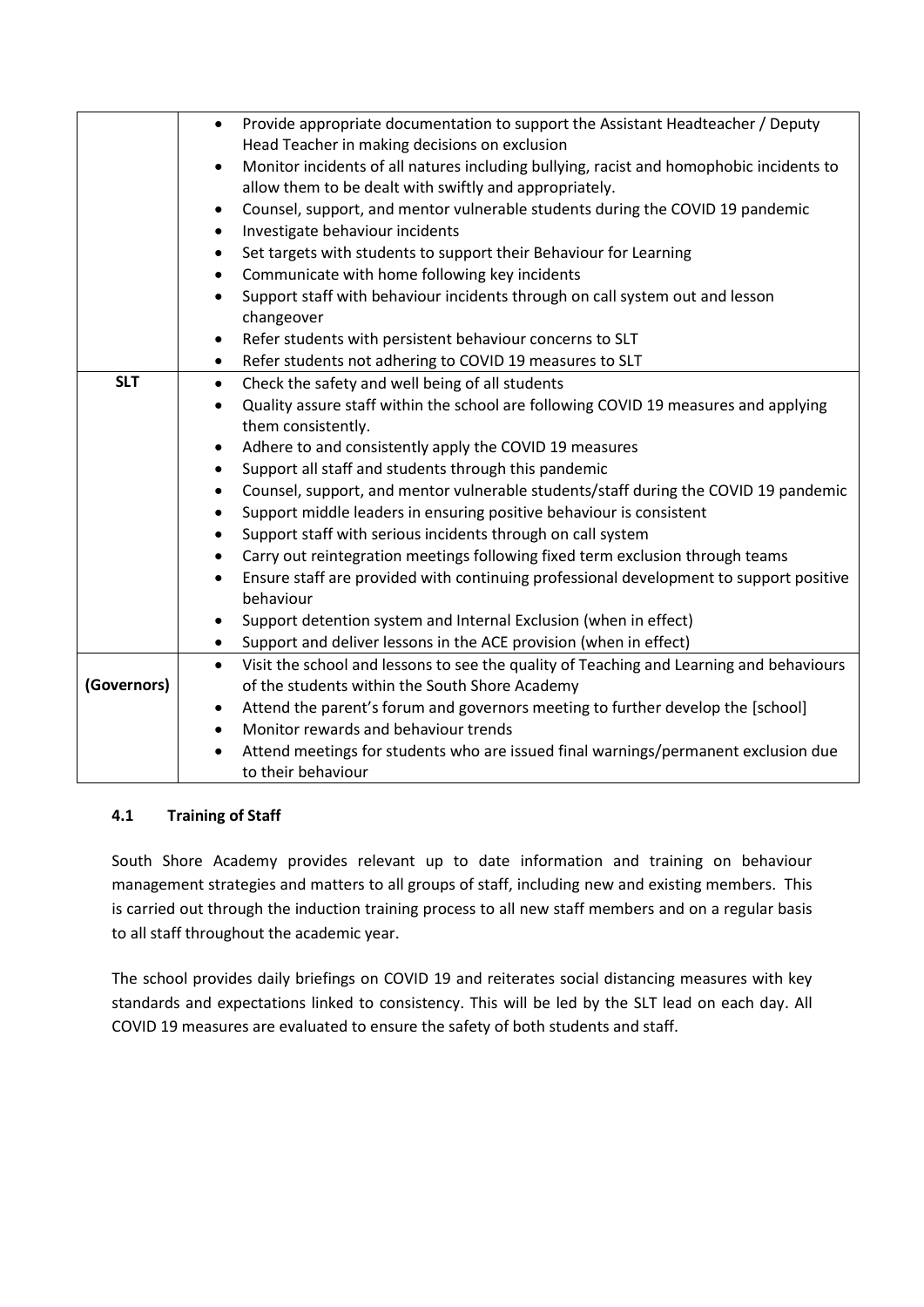#### **5.1 Behaviour, rewards, and sanctions**

At South Shore Academy students are always expected to demonstrate positive behaviour , this is achieved through the high standards and expectations set by the school fostering mutual respect between all stakeholders.

During the COVID 19 pandemic the safety of students and staff is paramount. The school will not tolerate any conduct or poor behaviour where students are not adhering the school's behaviour policy or to the social distancing or COVID measures.

As a result, the students' parents/carers will be contacted, and the students place will be withdrawn from the school in line with the school's measures during the COVID 19 pandemic. As a result, the student will not be allowed to return to the school during the COVID  $-$  19 pandemic period. The pupil will be removed from the site immediately.

**On the next page are examples of unacceptable behaviour that will warrant a sanction. This is not an exhaustive list but outlines behaviours which are not acceptable or tolerated.** 

During the COVID – 19 pandemic rewards will be issued by the teacher electronically

#### **Detentions**

During the phased return to school during the COVID 19 pandemic detentions will not take place as students will be on a staggered school day.

#### **Internal exclusion**

As students will be taught in groups of a maximum of 10 students, we will not be operating Internal exclusion (IFTE) during the phased return. If this changes, in due course we will inform parents/carers to update you prior to the changes taking effect.

#### **External exclusions**

External exclusions during the pandemic will still be in operation. If South Shore Academy deems the behaviour appropriate a fixed term exclusion will be implemented. IF A STUDENT CONTINUES TO BREAK THE SOCIAL DISTANCING RULES AND COVID MEASURES THE SCHOOL MAY HAVE NO OTHER OPTION THAN TO EXCLUDE THE STUDENT FROM THE PREMISES AS PROTECTING STUDENTS AND STAFF IS PARAMOUNT.

#### **Power to search, use of reasonable force and confiscation**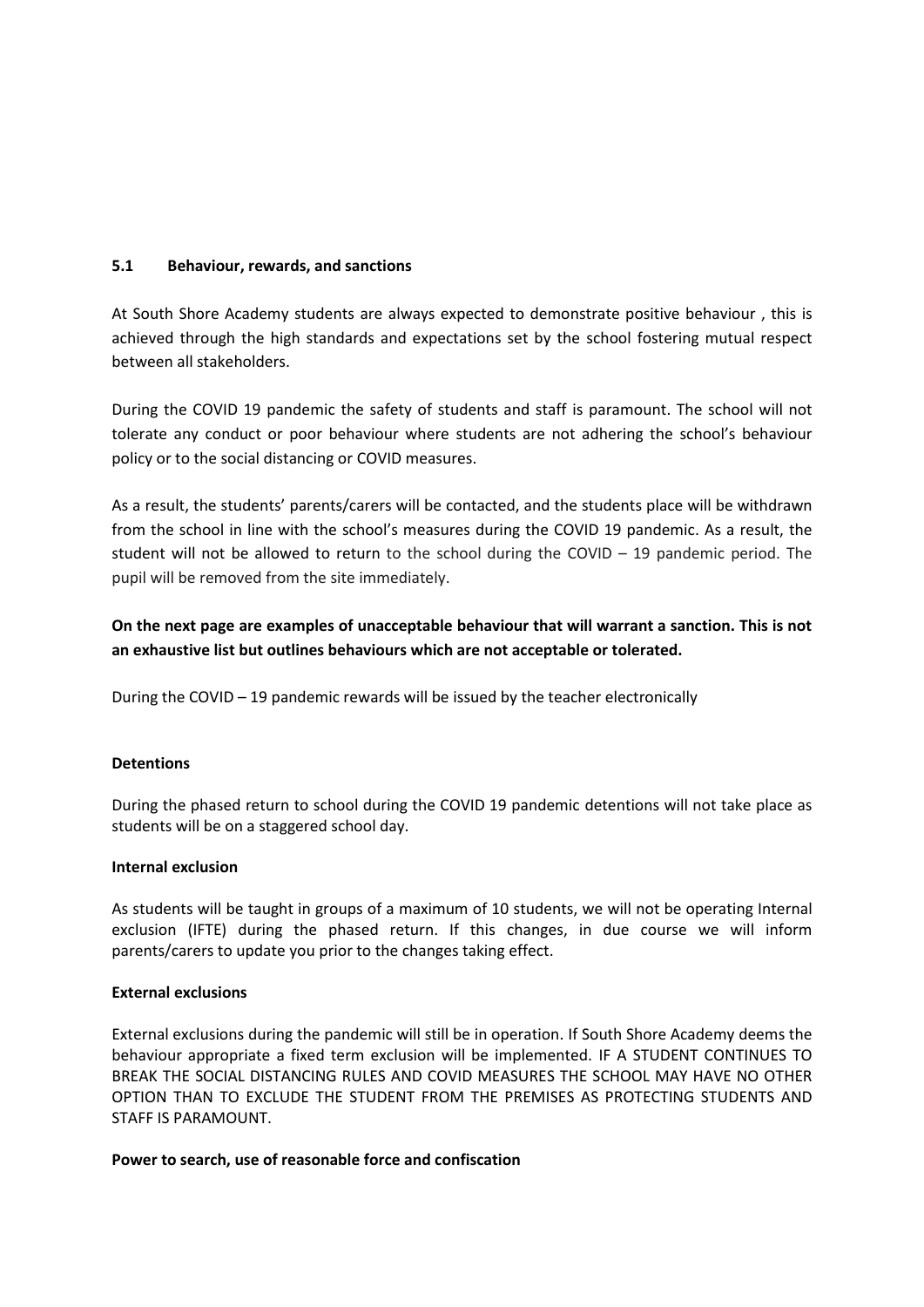If we believe During the COVID 19 epidemic that a student is in possession of an offensive weapon or illegal substances etc we have the power to search and will do so in line with our behaviour policy.

| Lateness                                  | <b>Disruption</b>                    |                                            |
|-------------------------------------------|--------------------------------------|--------------------------------------------|
|                                           |                                      |                                            |
| Arriving late for the start of the school | Examples: Talking or chatting. Not   |                                            |
| day or late to lessons during the school  | listening; Refusing to work /        |                                            |
| day. If students arrive late during the   | produce an inadequate work           |                                            |
| COVID 19 pandemic they will not be        | Shouting out; Inappropriate          |                                            |
| allowed entry.                            | language; Making noises, tapping,    |                                            |
|                                           | throwing things, wandering           |                                            |
| Discretionary note- DSL will decide in    | around the room                      |                                            |
| the case of vulnerable students.          |                                      |                                            |
|                                           |                                      |                                            |
| Non-compliance                            | <b>Damage to Property</b>            | Jewellery                                  |
| Talking over a teacher.                   | Deliberate misuse or damage to       | Wearing jewellery other than that          |
| Answering back                            | the property of another student or   | permitted as set out in the Uniform        |
| Not following instructions;               | a member of staff;                   | expectations. Higher rate of transmission  |
| Being rude;                               | Deliberate damage to school,         | and difficulty of washing correctly is the |
| Arguing with a teacher;                   | buildings, fittings or equipment;    | rationale here.                            |
| Not wearing correct uniform;              | Vandalism.                           |                                            |
| Walking out of lesson                     |                                      |                                            |
| <b>Litter</b>                             | <b>Swearing</b>                      | <b>Bullying</b>                            |
|                                           |                                      |                                            |
| Dropping litter within the building or    | Using unacceptable language          | Cyber / online bullying;                   |
| anywhere on the school site.              | particularly when directed at        | Physical bullying;                         |
|                                           | another student or staff member.     | Verbal bullying                            |
|                                           |                                      | Threatening behaviour                      |
| <b>Racist incident</b>                    | <b>Theft</b>                         | <b>Smoking</b>                             |
|                                           |                                      |                                            |
| Using racially offensive language or      | Taking an item without permission    | Smoking or carrying materials on the       |
| gestures, particularly towards a          | from the owner.                      | school site, whilst travelling to or from  |
| student or staff member.                  |                                      | school                                     |
| <b>Drinking</b>                           | <b>Drugs</b>                         | <b>Offensive Weapons</b>                   |
| Drinking or in possession of alcohol on   | Possessing, using, distributing,     | Carrying any offensive weapon on the       |
| the school site, whilst in school         | supplying, or dealing in any illegal | school site, whilst in school uniform,     |
| uniform, travelling to or from school or  | drugs on site, whilst in uniform,    | travelling to or form school or on a       |
| on a school visit or activity.            | travelling to or from school/ on a   | school visit or activity.                  |
|                                           | visit. Any involvement in illegal    |                                            |
|                                           | drugs                                |                                            |
| <b>Verbal Assault</b>                     | <b>Physical Assault</b>              |                                            |
|                                           |                                      | Any other extreme behaviours including     |
| Any outburst of aggressive, violent, or   | Any physical, aggressive, or violent | inciting others to extreme behaviours.     |
| threatening language directed at a        | attack against another student or    |                                            |
| student or staff member.                  | staff member;                        |                                            |
|                                           | Fighting between students;           |                                            |